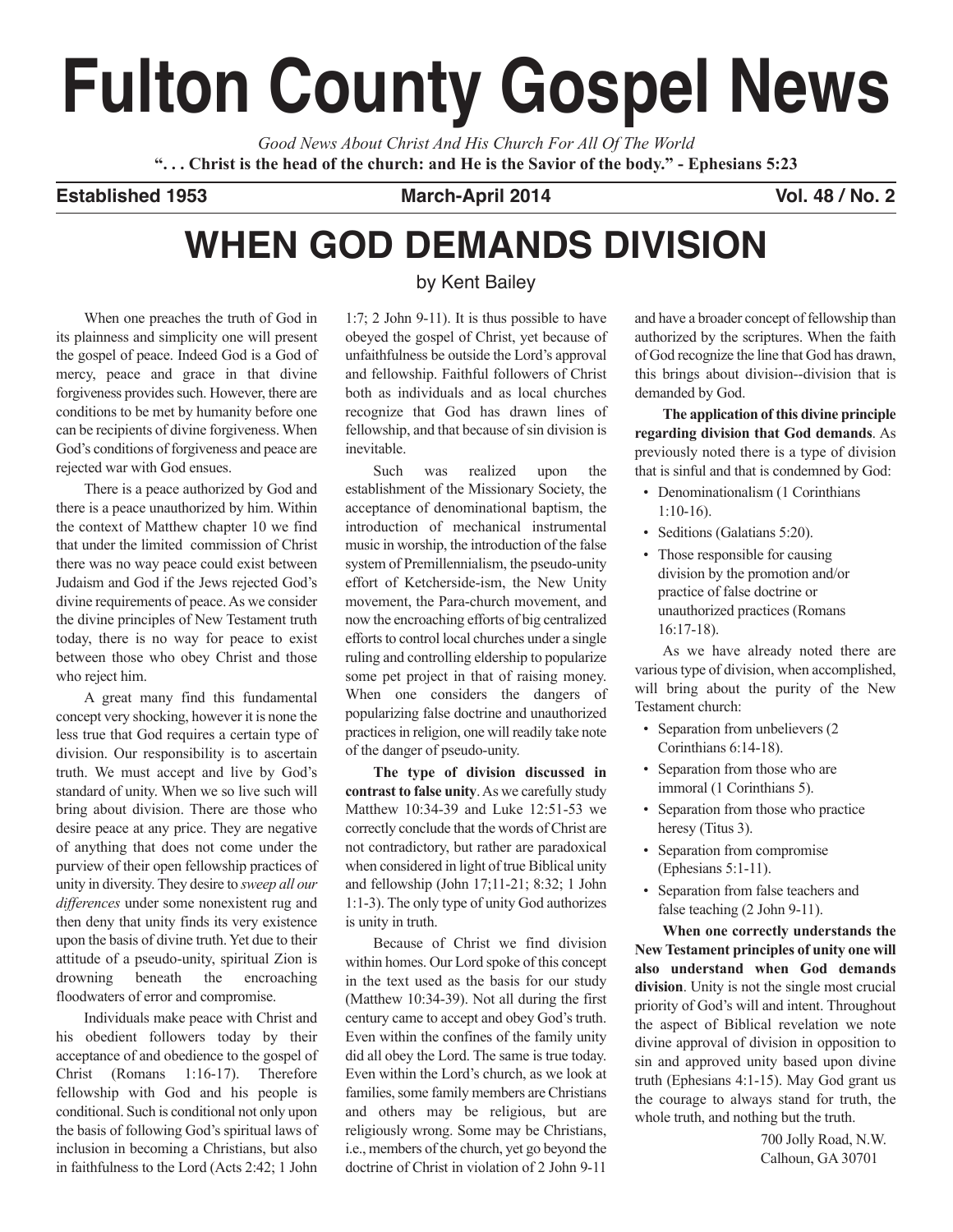#### **FULTON COUNTY GOSPEL NEWS** USPS Publication #211780

. . . is a Periodical publication issued monthly by the church of Christ at Third and Bethel (P.O. Box 251), Mammoth Spring, AR 72554-0251. **POSTMASTER: Please mail all changes of address to the above address.**

FCGN is mailed free of charge to any who care to receive it. We will be happy to add any names to the regular mailing list. If you send in a name we must have a complete address, including number and street name, or RR. or HCR number, plus box number, or a P.O. Box number and the **NINE DIGIT ZIP CODE.** This paper is supported by voluntary contributions for which we are grateful. Financial information will be furnished upon request. **Mail all address corrections or manuscripts to:**

#### **FULTON COUNTY GOSPEL NEWS** P.O. Box 251

Mammoth Spring, AR 72554

| Website  www.fultoncountygospelnews.org |
|-----------------------------------------|
|                                         |
|                                         |

## **UNSTABLE SOULS Part Two**

#### by Lee Moses

The church of our Lord is in the throes of an apostasy the likes of which has not been seen in well over a century. Perhaps it should come as no surprise. The apostle Peter warned that many would follow the *"pernicious ways"* of false teachers; and he further stated the self-evident truth that *"unstable souls"* would be especially susceptible to beguiling (2 Peter 2:1-2, 14). And many souls in the church are dangerously unstable today. In the last issue of the *Fulton County Gospel News*, we considered the dangers of instability with regard to faith, the inspiration and authority of the Scriptures, and the age of the earth. Let us reflect upon a couple of other areas in which souls are dangerously unstable.

#### **Unstable in Their Commitment to Bible Study**

When one considers the decreasing stability in the church over the past few decades, it is not difficult to observe a corresponding decrease in Bible study and Bible knowledge. Old-timers, even non-Christians, uniformly testify, "Growing up, there is one thing you could always say about members of the church of Christ—they **knew** their Bible!" In their homes, Christians regularly held family devotions, and frequently held Bible studies and "cottage meetings" with their neighbors. Many of them spent time every day, reading, re-reading, memorizing, and pondering

over Bible passages. Many could be found carrying in one of their pockets at all times a New Testament, so they could open small windows of free time throughout the work day to memorize Bible passages, or to have a ready authority to consult when engaged in religious discussions with co-workers.

Today, a solid majority of what calls itself the "church of Christ" is nearly Biblically illiterate. Few can provide Scriptural support for why denominationalism or instrumental music is wrong. Many would be hard-pressed to provide Scriptures that show the plan of salvation.

A professor at one of the "Christian" universities spoke of the sad state of affairs among his Bible students. For each semester's final exam, he would ask students of his course on the book of John to discuss John 4:24 (*"God is a Spirit: and they that worship him must worship him in spirit and in truth"*). He stated that no student he had ever had at that university even attempted to discuss what is meant by "in truth."

The church is in the midst of a self-induced famine of hearing the words of the LORD (cf. Amos 8:11). Should it then be any surprise that apostasy is overwhelming countless churches without their members even knowing it?

Peter warns his readers against being unstable, and repeatedly emphasizes the means of stability—**knowledge**, Biblical knowledge:

*Grace and peace be multiplied unto you through the knowledge of God, and of Jesus our Lord* (2 Peter 1:2).

*According as his divine power hath given unto us all things that pertain unto life and godliness, through the knowledge of him that hath called usto glory and virtue* (1:3). *And beside this, giving all diligence, add to your faith virtue; and to virtue knowledge* (1:5).

*Wherefore I will not be negligent to put you always in remembrance of these things, though ye know them, and be established in the present truth….Moreover I will endeavour that ye may be able after my decease to have these things always in remembrance* (1:12, 15).

*…they have escaped the pollutions of the world through the knowledge of the Lord and Saviour Jesus Christ…* (2:20).

*Ye therefore, beloved, seeing ye know these things before, beware lest ye also, being led away with the error of the wicked, fall from your own stedfastness. But grow in grace, and in the knowledge of our Lord and Saviour Jesus Christ....* (3:17-18).

Peter linked being *unstable* with being *unlearned*—he spoke of how *"they that are unlearned and unstable wrest,"* or "twist" or "distort," various *"scriptures, unto their own* *destruction"* (2 Peter 3:16, emph. LM). And again, such instability makes one an easy target for Satan and false doctrines. If one is to prevent spiritual instability and its resultant vulnerability, he needs to ensure that he is not unlearned.

The word translated *unstable* in 2 Peter 2:14 and 3:16 very literally means, "unsupported."<sup>1</sup> There is nothing firm standing underneath one so described. Yet Christians have in the Gospel *"a more sure word of prophecy"* (1:19). The word for *"more sure"* (*bebaioteron*) means "more reliable, something that can be relied on not to cause disappointment, unshifting."<sup>2</sup> It also carries the idea of "abiding."<sup>3</sup> The word of God provides the firm support that every soul needs. However, the support the word of God provides is largely dependent on one **knowing** what the word of God teaches. "The 'unstable' are those not firmly grounded in Christian [that is, **Biblical**, LM] teaching."4

The church needs a greater commitment to Bible study. Preachers need to "*preach the word*" (2 Timothy 4:2). Bible classes need once again to become **Bible** classes, rather than a time to read through a denominational book or other such tripe. It is a crime that elders have left their flocks largely unfed, and thus unstable and vulnerable. However, no man or woman can evade his individual culpability if he remains ignorant of the Scriptures. Each of us needs to be present at every assembly of the church, and each of us needs to spend private time every day with God's word. Bible study must be approached humbly and reverently, with appreciation for the potentially devastating effects of a lackadaisical approach to Scripture (2 Pet. 3:16).

Job stated, "*I have esteemed the words of his mouth more than my necessary food*" (Job 23:12; cf. Deuteronomy 8:3; Matthew 4:4; 1 Peter 2:2). How often do we go an entire day without eating? However, many professed Christians think nothing of going days on end without a single glance upon the precious pages of the Bible. This is tragic neglect of the soul.

It is also tragic neglect of the Lord. The late brother B.C. Carr told of a woman who lost her son in battle. To comfort herself, she would shut herself in her room and listen to tape recordings of his voice. <sup>5</sup> Why did she do this? She obviously did this because she loved her son, and wanted to hear him. Every person who has a loved one overseas longs for letters from that loved one, and immediate tears it open and reads it when it comes in the mail. And he probably reads that letter over multiple times, and reads it to other people. God's dwelling place may presently be far removed from us, but He has spoken to us in the Bible (Hebrews 1:1-2; 2 Timothy 3:16). If we truly love the Lord with all our heart, soul, and mind (Matthew 22:37), we will want to read what He has to say over and over again, and to tell what He has to say to others.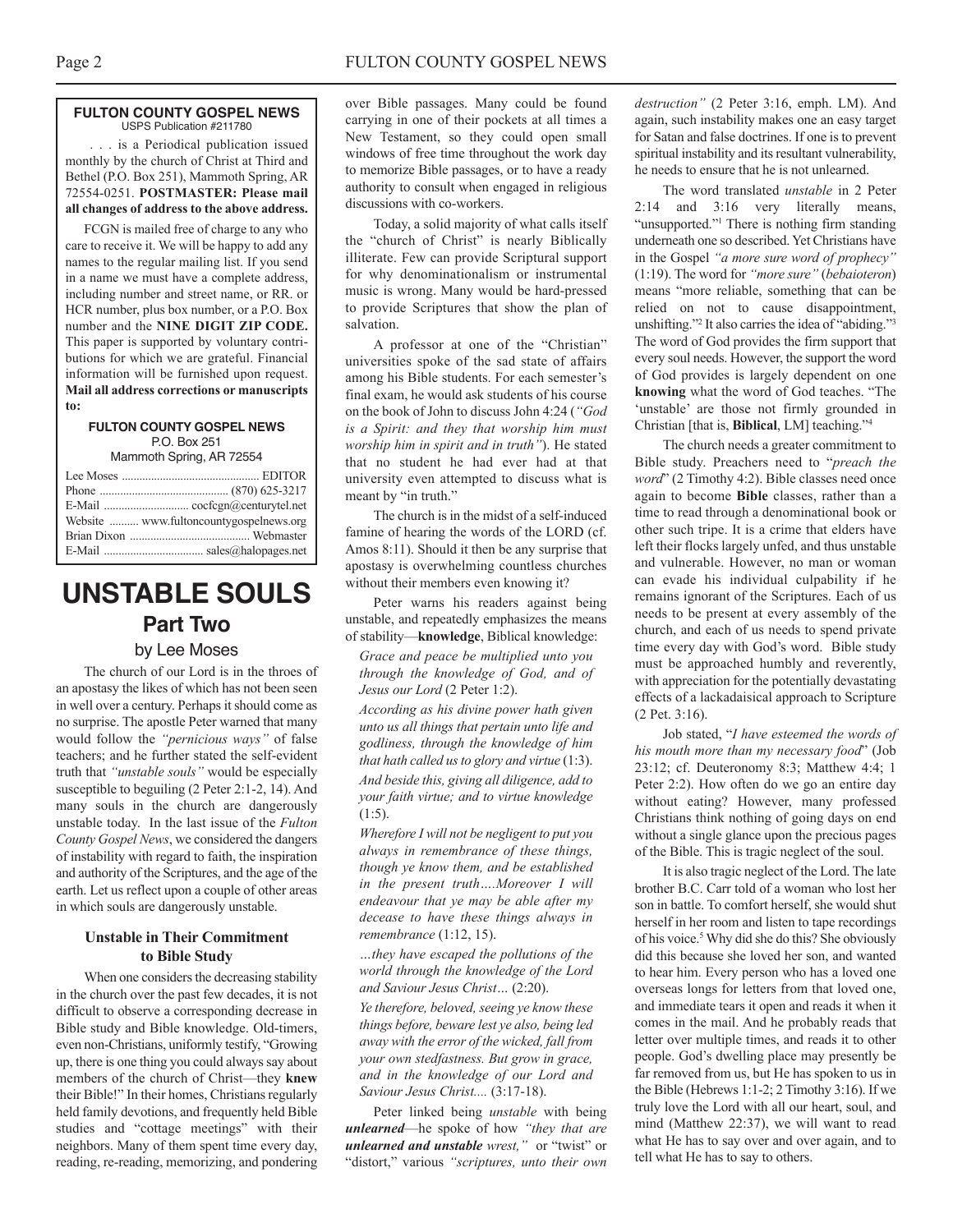#### **Unstable on the Essence of Unity and Fellowship**

Many souls have been swayed to error because of gross misunderstanding, or utter lack of conviction, regarding unity and fellowship. Christ prayed for the unity of His followers (John 17:20-21). The psalmist astutely exclaimed, *"Behold, how good and how pleasant it is for brethren to dwell together in unity!"* (Psalm 133:1). Every Christian desires unity and appreciates the blessings of Christian fellowship. The nineteenth-century preacher Barton W. Stone and his followers cried the mantra, "Let unity be our polar star." However, it is a misleading mantra. In pursuit of "unity as their polar star," many have disregarded doctrinal and practical deviations from Scripture, which disregard is itself a deviation from Scripture (Romans 16:17; 1 Corinthians 5:1-13; 2 Thessalonians 3:6). The Roman Catholic Church has a "Pontifical Council for Promoting Christian Unity"—however, until this council advocates eradicating unauthorized councils, the pope, and the Roman Catholic Church, it does nothing to promote true Christian unity. Similar things could be said about many so-called "unity" efforts taking place today.

*Unity* refers to a state of **oneness**. Oneness cannot coexist with plurality, at least not in the same matters. There cannot be several contrary teachings on what constitutes acceptable worship, and at the same time be **unity** on what constitutes acceptable worship. There cannot be several contrary teachings on marriage, divorce, and marriage, and at the same time be unity on marriage, divorce, and remarriage. As Paul exhorted the Corinthians to unity, *"Now I beseech you, brethren, by the name of our Lord Jesus Christ, that ye all speak the same thing, and that there be no divisions among you; but that ye be perfectly joined together in the same mind and in the same judgment"* (1 Corinthians 1:10, emph. LM). Anyone who claims to have unity where there is plurality is contradicting himself.

Unity demands a standard. If people are following different sets of rules, it is utterly impossible to "speak the same thing," to have "no divisions," and to be "perfectly joined together in the same mind and in the same judgment."

Years ago, the errand boys in a certain section of London had all picked up the habit of whistling out of tune as they went about their work. Some musicians heard their whistling and were wondering why this was, when they heard the chimes of the Westminster Quarters ringing out from the tower where Big Ben hung—and realized that they were equally out of tune with what the boys were whistling. The boys had heard the out of tune melody so often that it became the basis—the standard, if you will—for their own attempts at melody making.

The boys were in tune, or "speaking the same thing," with each other. However, it would have been raucous cacophony had they attempted a whistling symphony with errand boys from another town. And regardless of how unified they may have been by themselves, they were speaking the **wrong** thing. They were going by a substandard standard.

One cannot have the unity for which Christ prayed when going by a substandard standard. Our standard must be the perfect standard—the inspired word of God. We are to give diligence to attain and maintain a specific unity— *"Endeavouring to keep the unity of the Spirit in the bond of peace"* (Ephesians 4:3). That is, we are to keep the unity the Spirit provides through the truth of the word He inspired (verses 4-6; Philippians 1:27).

Rather than seeking unity for unity's sake, we must seek truth for the Lord's sake (Psalm 25:5; Proverbs 23:23; Philippians 3:8). True unity is a **byproduct** of truth. If we seek unity for unity's sake, we will never maintain truth. Unity for unity's sake demands compromising truth. There are many "unstable souls" who are *"carried about with divers and strange doctrines"* (Hebrews 13:9). Unity with them would demand one of three things: (1) their forsaking error and coming to the truth, (2) our forsaking the truth altogether and standing where they stand, or (3) our compromising the truth and meeting in the middle. However, if we do this, we no longer have the truth, and thus are no longer free (John 8:32).

*Union* does not create *unity*. Unity preexists union. Paul warned the Thessalonians of the "man of sin" coming *"with all deceivableness of unrighteousness in them that perish; because they received not the love of the truth, that they might be saved"* (2 Thessalonians 2:10). Why did Paul say these people perish? Because they "received not the love of" **unity**? No, most of the perishing people were very willing to go along with what others said. Uniting with error can only create a most unholy union. Jehoshaphat was one of the "good kings of Judah," but he unwisely chose to form an alliance withAhab, the wicked king of Israel. For this, the prophet Jehu rebuked him, *"Shouldest thou help the ungodly, and love them that hate the LORD? therefore is wrath upon thee from before the LORD"* (2 Chronicles 19:2). The same could be said for churches and Christians who unite spiritually with manmade denominations and with false teachers and practitioners of error within the body of Christ.

Closely related to common misunderstandings of unity are misunderstandings regarding Biblical fellowship. Whereas *unity* refers to "oneness," *fellowship* refers to "joint participation," or a "close association involving mutual interests and sharing."6 In a spiritual context, this might refer to different congregations working together to support a missionary, or different preachers speaking together on a lectureship. The key Biblical passage on fellowship is 1 John 1:3-7:

*That which we have seen and heard declare we unto you, that ye also may have fellowship with us: and truly our fellowship is with the Father, and with his Son Jesus Christ. And these things write we unto you, that your joy may be full. This then is the message which we have heard of him, and declare unto you, that God is light, and in him is no darkness at all. If we say that we have fellowship with him, and walk in darkness, we lie, and do not the truth: But if we walk in the light, as he is in the light, we have fellowship one with another, and the blood of Jesus Christ his Son cleanseth us from all sin* (1 John 1:3-7).

Note that spiritual fellowship can only exist between Christians who are also in spiritual fellowship with God. And no one can have fellowship with God or with Christians who does not *"walk in the light."* One is *"delivered from the power of darkness"* when one is baptized into the kingdom of Christ; that is, His church (Colossians 1:13; compare with Acts 2:41-42,  $47$ ; John  $3:5$ ; 1 Corinthians 12:13). It is only then that one can walk in the light.

And one must continue to walk in the light, obeying God's word (Psalm 119:105; 2 John 4; 3 John 4), abstaining from darkness (sin) in all its forms—sexual immorality, unscriptural worship, false doctrine, and every other way in which sin rears its ugly head. John proceeds to assure Christians that we can be restored to walking in the light and to spiritual fellowship if we confess our sins—implying also **repentance** of sins (1 John 3:3-10; 5:16-18; Proverbs 28:19).

But spiritual fellowship with those who do not walk in the light—those who have never been baptized into the kingdom of Christ, or those who remain unrepentant in sin—is prohibited. As Paul warns, *"And have no fellowship with the unfruitful works of darkness, but rather reprove them*" (Ephesians 5:11).

Yet myriad brethren ignore this prohibition, having fellowship with false teachers and even with denominations. They allow false teachers to speak in their buildings, assuring those concerned, "He won't teach his false doctrine **here**," as though that somehow makes it acceptable. And many brethren become very defensive and agitated when the errors of a false teacher are pointed out, which agitation further indicates that they themselves are in darkness— *"And thisisthe condemnation, that light is come into the world, and men loved darkness rather than light, because their deeds were evil. For every one that doeth evil hateth the light, neither cometh to the light, lest his deeds should be reproved"* (John 3:19-20).